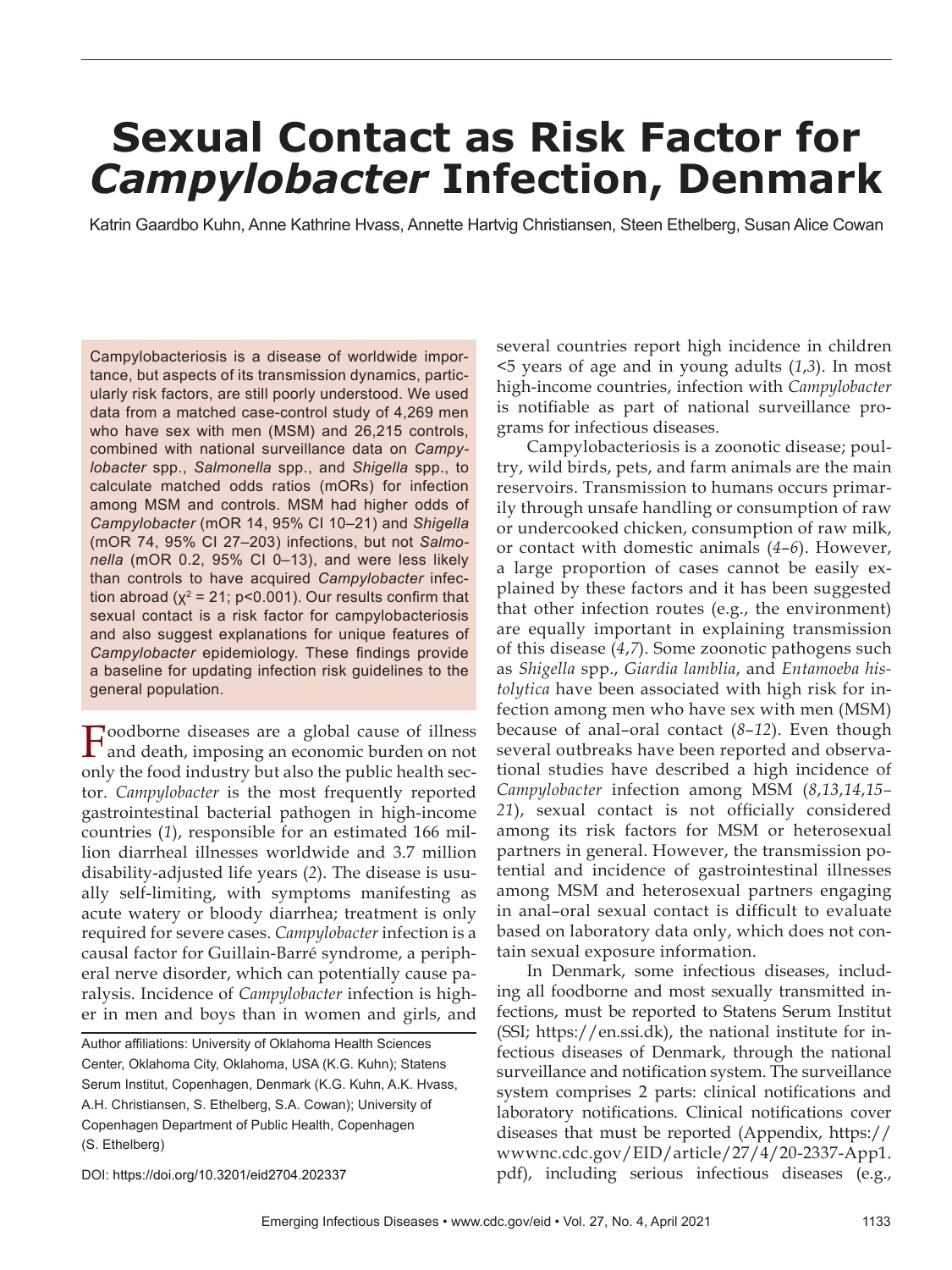#### RESEARCH

meningitis and tuberculosis), sexually transmitted diseases, and *Shigella* spp. infections. These notifications include relevant patient information, primarily the unique individual Civil Registration System (CPR) number (*22*) and circumstances possibly affecting transmission of the infection, such as sexual contact, foreign travel, and contact with hospitals. General practitioners and hospital physicians fill out details on paper forms that are sent to SSI for manual entry into the database of the national clinical reporting system for infectious diseases. While MSM sexual contact is listed as a possible factor related to transmission, notifications do not include information on anal-oral contact between heterosexual partners.

The laboratory notification system receives reports of all gastrointestinal infections from certain microorganisms, including campylobacteriosis, salmonellosis, and shigellosis, for which clinical microbiological laboratories are obliged to report findings; reports also include the patient's CPR number. Laboratory notifications can include information on travel but this is not mandatory. Notifications of gastrointestinal infections are registered and stored in the Denmark Register of Enteric Pathogens. By using each patient's unique CPR number, duplication of patient records can be avoided and multiple reports for individual patients from the clinical infectious disease and enteric infections databases can be coupled. These data can then be used to generate linked datasets of notifiable diseases and possible explanatory or risk factors. We used these highquality national surveillance data in an individually matched case–control study undertaken to investigate the frequency of *Campylobacter* infections among MSM in Denmark.

#### **Methods**

#### **Study Design and Participants**

We undertook a national retrospective, individually matched case-control study, with a 9-year study period, 2010–2018, among men  $\geq$ 18 years of age residing in Denmark. Using an inverted case-control design, we considered MSM as case-patients and infections with *Campylobacter* spp., *Shigella* spp., or *Salmonella* spp. as exposures (Figure 1). We defined an MSM case-patient as a man  $\geq$ 18 years of age, with >1 notification of any infectious disease (Appendix) acquired through MSM contact reported to SSI in a clinical notification during the study period. However, for men identified by CPR number in >1 notification during the study period, we included data from only 1 report. We excluded those <18 years of age at the time of the notification or with an incomplete CPR number. For the control group, we randomly selected men  $\geq 18$  years of age from CPR digital records. We individually matched each MSM case-patient to (ideally) 3–5 controls by age (by year and month of birth) and municipality of residence. To determine exposures, we drew information on laboratory-confirmed infections with *Campylobacter* spp., nontyphoidal *Salmonella* spp., and *Shigella* spp. from the enteric infections database.

#### **Extraction of Data**

From the clinical infectious disease database, we extracted clinical notifications of men with an infectious disease acquired through MSM contact during 2010–2018, and from the enteric infections database, laboratory notifications of *Campylobacter* spp., *Salmonella* spp., and *Shigella* spp. infections over the same



mOR (adjusted)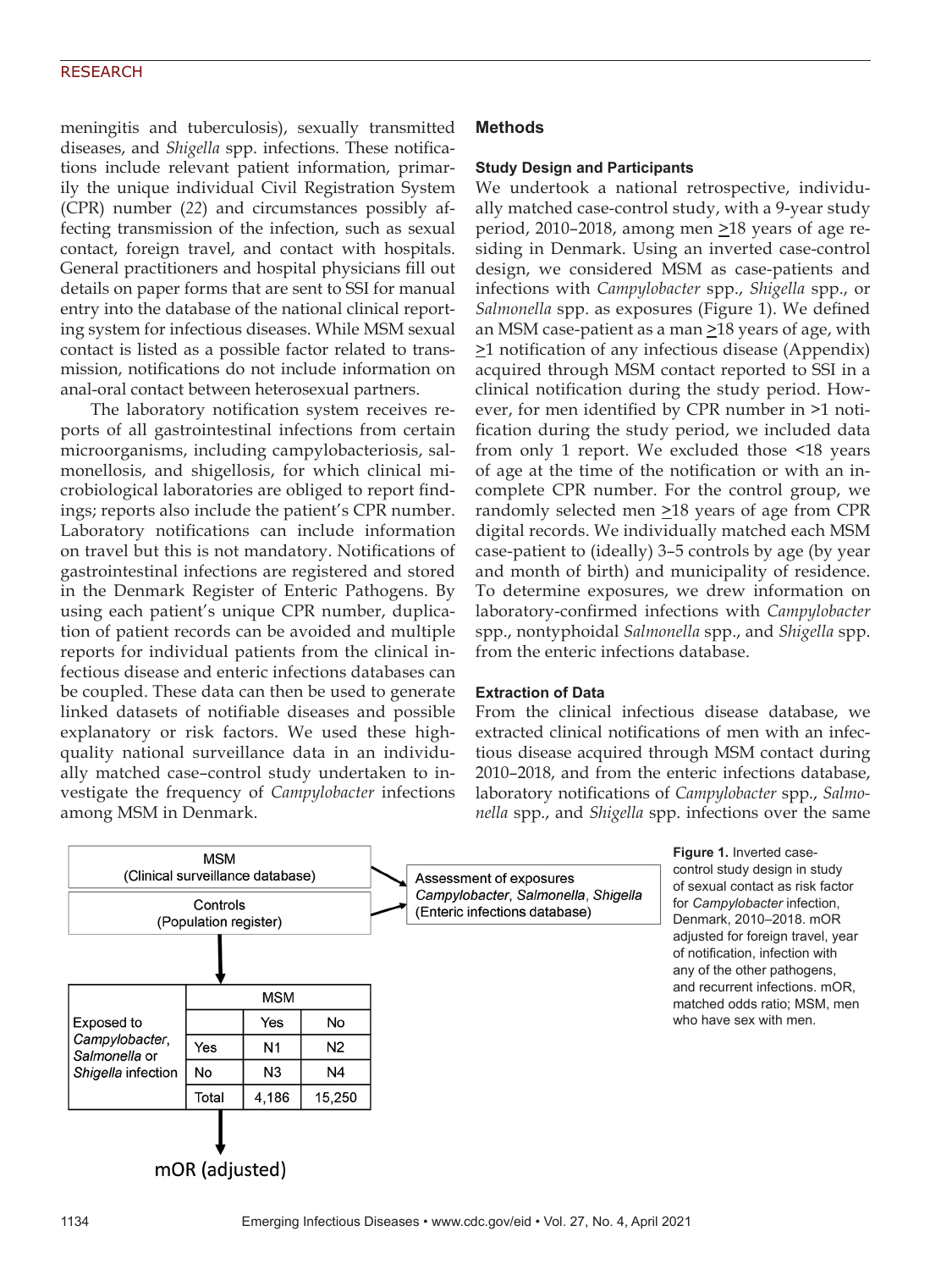period. For each disease notification, we obtained the CPR number of the MSM case-patient, year of notification, and whether the infection was assumed to have been acquired in Denmark or abroad. We included notifications for all species of the 3 pathogens. Data on campylobacteriosis, salmonellosis, and shigellosis were extracted for both sexes and all age groups but only reports for men  $\geq$ 18 years of age at the time of notification were included in the study. For calculation of age-specific incidence of the pathogens, we used national population data available from Statistics Denmark (https://www.statistikbanken.dk).

#### **Calculations and Statistical Analysis**

To illustrate the age distribution of infection, we divided case-patients and controls into 2 groups: those  $\leq$ 40 years of age and those  $\geq$ 40 years of age. We analyzed the difference between the frequency of travelacquired and recurrent infections in the MSM and control groups, age distributions of infections, and the geographic distribution of MSM case-patients in comparison to the general population using  $\chi^2$  tests. We calculated unadjusted and adjusted matched odds ratios (mORs) with 95% CIs for the 3 exposures, *Campylobacter*, *Salmonella*, and *Shigella* infections, in MSM case-patients and controls using conditional logistic regression. The analysis was adjusted for foreign travel, year of notification, infection with any of the other pathogens included in the study, and recurrent infections. We analyzed the distribution of MSM notifications and gastrointestinal diseases over time using a simple regression for trend. We performed all data analyses using Stata version 14 (StataCorp, https://www.stata.com).

This study was approved under the general agreement for noninterventional database studies between the Danish Data Protection Agency and Statens Serum Institut (reference number 2008-54-0474). According to regulations in Denmark, ethics committee approval is not required for studies that do not involve analysis of biologic material from human subjects.

### **Results**

From the clinical infectious disease database, we extracted 4,269 individual reports (only 1 per person) of men who had acquired a notifiable disease through MSM contact during January 1, 2010–December 31, 2018. Of these, 83 (1.9%) men were excluded because they did not have either a valid CPR number or an address in Denmark. For the control group, we extracted 15,250 randomly selected matched male controls from the CPR registry. The mean age was 41 years (median 40 years, range 18–88 years) for both the case-patients and the controls. Case-patients and controls were geographically distributed throughout Denmark, but a significantly larger proportion of the study population than the general population resided in the Capital Region ( $\chi^2$  = 1,400; p<0.0001).

From the Register of Enteric Pathogens, we extracted 49,321 notifications of infections with  $\geq 1$  of the 3 bacterial pathogens (exposures); 748 patients had registrations for  $\geq 2$  recurrent infections with the same pathogen during the study period (Table 1). Most (76%) notifications were for *Campylobacter* infections: 55% *C. jejuni*, 4% *C. coli*, and 40% other *Campylobacter* spp. with no species reported. In the MSM group, a total of 132 *Campylobacter*, 3 *Salmonella*, and

| Table 1. Gastrointestinal diseases reported to Statens Serum Institut, Denmark, 2010-2018* |                                 |                  |                        |  |  |
|--------------------------------------------------------------------------------------------|---------------------------------|------------------|------------------------|--|--|
|                                                                                            | Patients with enteric infection |                  |                        |  |  |
| Pathogen                                                                                   | exposures, $n = 49,321$         | $MSM. n = 4.186$ | Controls, $n = 15,250$ |  |  |
| Campylobacter                                                                              | 37.602                          | 132(3)           | 74 (0.5)               |  |  |
| Annual incidence                                                                           | 7.4‡                            | 35 <sub>2</sub>  | $5.4$ §                |  |  |
| <b>Recurrent infections</b>                                                                | 524(1.4)                        | 4(3)             | 0                      |  |  |
| Foreign travel <sup>+</sup>                                                                | 7,252 (19)                      | 15(11)           | 24 (32)                |  |  |
| Age $<$ 40 $\vee$                                                                          | 19,930 (53)                     | 79 (60)          | 35(47)                 |  |  |
| Salmonella                                                                                 | 10,450                          | 3(0.1)           | 44 (0.3)               |  |  |
| Annual incidence                                                                           | $2.1+$                          | $7.2$ §          | $3.2$ §                |  |  |
| <b>Recurrent infections</b>                                                                | 109(1)                          | 0                | 0                      |  |  |
| Foreign travel <sup>+</sup>                                                                | 3,916(37)                       | (33)             | 9(20)                  |  |  |
| Age $<$ 40 $\vee$                                                                          | 3,380(32)                       | (33)             | 15 (34)                |  |  |
| Shigella                                                                                   | 1.269                           | 64(1.5)          | 4(0.03)                |  |  |
| Annual incidence                                                                           | 0.21                            | 17 <sub>5</sub>  | $0.3$ \$               |  |  |
| <b>Recurrent infections</b>                                                                | 15(1.2)                         | 0                | 0                      |  |  |
| Foreign travel <sup>+</sup>                                                                | 527 (42)                        | 7(11)            | 1(25)                  |  |  |
| Age <40 y                                                                                  | 838 (66)                        | 39(61)           | 3(75)                  |  |  |

\*Values are no. () except as indicated, except incidence, which is given as cases/10,000 population. MSM, men who have sex with men.

†Travel information was unknown for 57 of patients with *Campylobacter* infections, 25 of patients with *Salmonella* infections, and 55 of patients with *Shigella* infections (both MSMs and controls).

‡Annual incidence refers to incidence in the population of Denmark.

§Annual incidence refers to incidence in the sample population.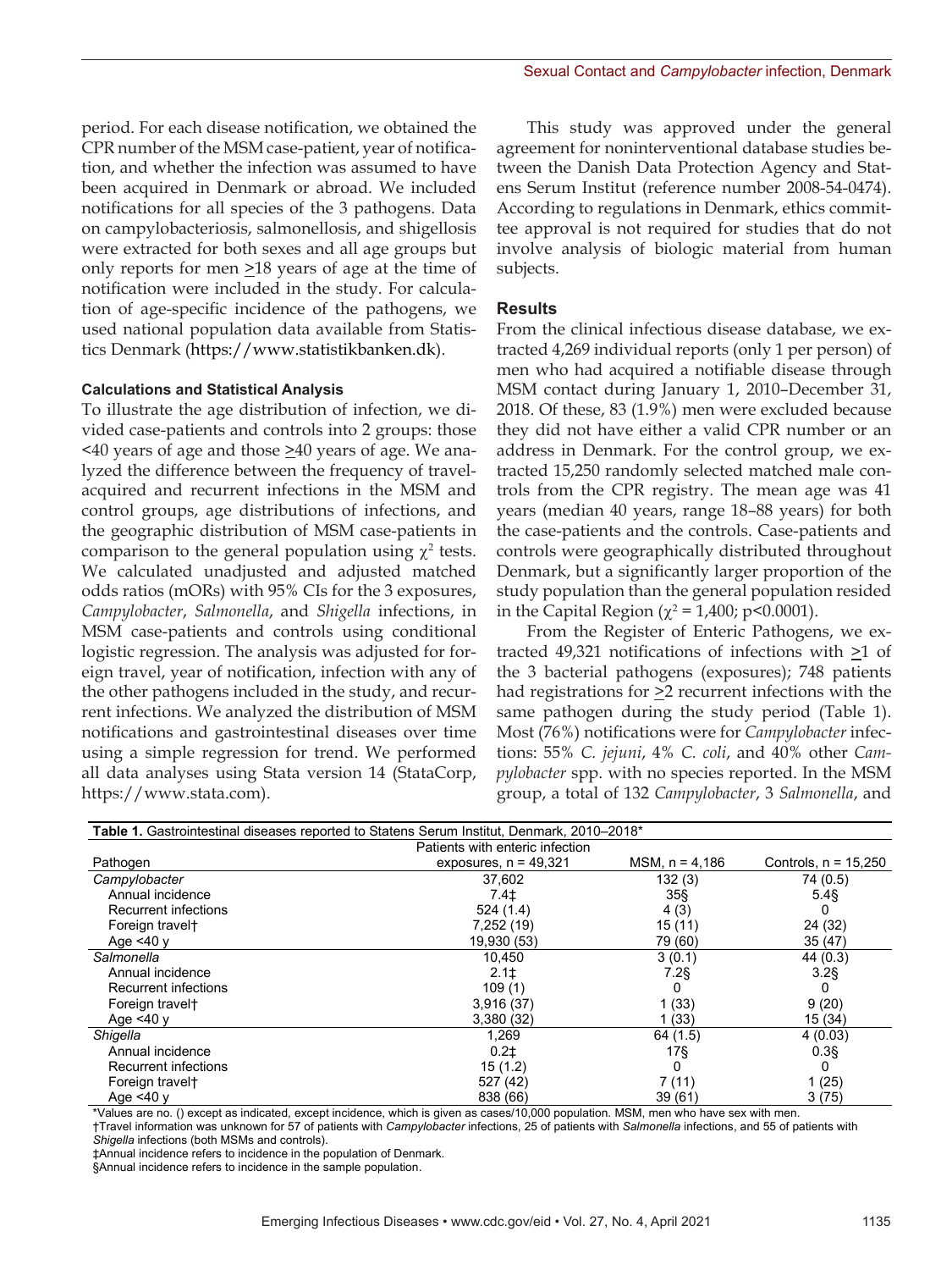64 *Shigella* infections were reported during the study period (Table 1). In the control group, we observed 74 *Campylobacter*, 44 *Salmonella*, and 4 *Shigella* infections (Table 1). Compared with controls, a higher proportion of MSM case-patients <40 years of age had *Campylobacter* infections (Table 1), although this difference was not statistically significant ( $\chi^2$  = 3; p = 0.08).

Overall, we found that the odds of a *Campylobacter* infection were 14 times higher among MSM than controls (Table 2). MSM case-patients also had 74 times higher odds than controls of being infected with *Shigella*, a pathogen known to be transmitted by sexual contact (Table 2). However, we found no significant difference between *Salmonella* infection rates in MSM case-patients and controls (Table 2). MSM case-patients who were infected with *Campylobacter* were significantly less likely to have acquired their infection abroad compared with controls ( $\chi^2$  = 21; p<0.001), which was not the case for *Salmonella* or *Shigella*. Over the study period, there were 4 (3%) recurrent *Campylobacter* infections in the MSM group compared with none in the control group (statistical analysis not possible); there were no recurrent *Salmonella* or *Shigella* infections in the MSM or control groups. During the study period, we observed an increase among MSM case-patients in clinical infections acquired through MSM contact and *Campylobacter* or *Shigella* infections (Figure 2, t = 5–11; p<0.001). We did not observe any change in the proportion of *Salmonella* among MSM case-patients (t =  $-2$ ; p = 0.1) or for any of the 3 pathogens in the control group (Figure 2, t =  $-1$  to 2; p = 0.1–0.4).

### **Discussion**

We present surveillance data–driven evidence that campylobacteriosis can be transmitted through sexual contact. Among our study group of MSM casepatients, the odds of being infected with *Campylobacter* was 14 times higher than among controls. We observed a similar pattern for shigellosis, which is known to be transmitted by sexual contact, but not for *Salmonella* infection. In Denmark, *Salmonella* infections are considered almost exclusively foodborne whereas domestic *Shigella* infections are regarded as primarily sexually transmitted and

secondarily as foodborne or transmitted through general person-to-person contact. *Campylobacter* infection is linked to several different transmission routes (*4*), handling or consuming of poultry long considered the most notable.

However, our results reinforce information from many reports suggesting *Campylobacter* can be transmitted through sexual contact; these reports provide explanations for unique aspects of *Campylobacter* epidemiology supported by biologic facts from other foodborne bacteria. Reported outbreaks among MSM in Canada (*14*,*19*,*23*,*24*) and previous observations of higher infection rates in homosexual men and HIV-positive patients (*8*,*13*,*17*,*20*,*21*,*25*,*26*) indicate the likelihood that *Campylobacter* can be transmitted through sexual contact. In spite of this, sexual contact has not traditionally been considered a possible transmission route in sporadic campylobacteriosis cases and therefore has been excluded as a possible risk factor in published case-control studies (*4*). We were unable to assess the risk of *Campylobacter* transmission through anal–oral contact between heterosexual partners because only MSM sexual contact is reported on notifications. However, it is highly likely that the risk of infection through this type of sexual contact is equally relevant for heterosexual and MSM partners.

Several aspects of *Campylobacter* epidemiology remain to be clarified, such as why the disease is more common among men (*3*,*13*,*27*–*29*). Many explanations have been proposed, including differences in food handling and preparation, healthcare-seeking behaviors, and physiologies. We provide an additional explanation: adult men practicing sex with other men are at significantly higher risk (p<0.001) of campylobacteriosis. In this study, *Campylobacter* incidence in the MSM group was almost 5 times higher than in the general population, which could be a partial driver for higher incidence in men.

Another feature observed in surveillance statistics from several countries was the biphasic age distribution of *Campylobacter* infections, showing pronounced peaks in children <5 years of age and young adults 20–40 years of age (*3*,*30*–*33*). In the 20–40-year age group, these peaks have also been observed for *Shigella* (*34*,*35*), but not for other foodborne bacteria

**Table 2.** Matched odds ratios by gastrointestinal infection among MSM and controls in study of sexual contact as risk factor for *Campylobacter* infection, Denmark, 2010–2018\*

|               | MSM, no. (%), | Controls, no. (%), | Unadiusted comparison |         | Adiusted comparisont |         |
|---------------|---------------|--------------------|-----------------------|---------|----------------------|---------|
| Pathogen      | n = 4.186     | $n = 15.250$       | mOR (95% CI)          | p value | mOR (95% CI)         | p value |
| Campylobacter | 132 (3)       | 74 (0.5)           | $16(11-23)$           | < 0.001 | $14(10-21)$          | < 0.001 |
| Salmonella    | 3 (0.07)      | 5(0.03)            | $3(0.7-13)$           | 0.132   | $0.2(0.02 - 1.3)$    | 0.09    |
| Shigella      | 64 (1.5)      | 4 (0.03)           | 105 (37-307)          | < 0.001 | 74 (27–203)          | < 0.001 |
|               |               |                    |                       |         |                      |         |

mOR, matched odds ratio; MSM, men who have sex with men.

†Adjusted for foreign travel, year of notification/infection, infection with any of the other pathogens and recurrent infections.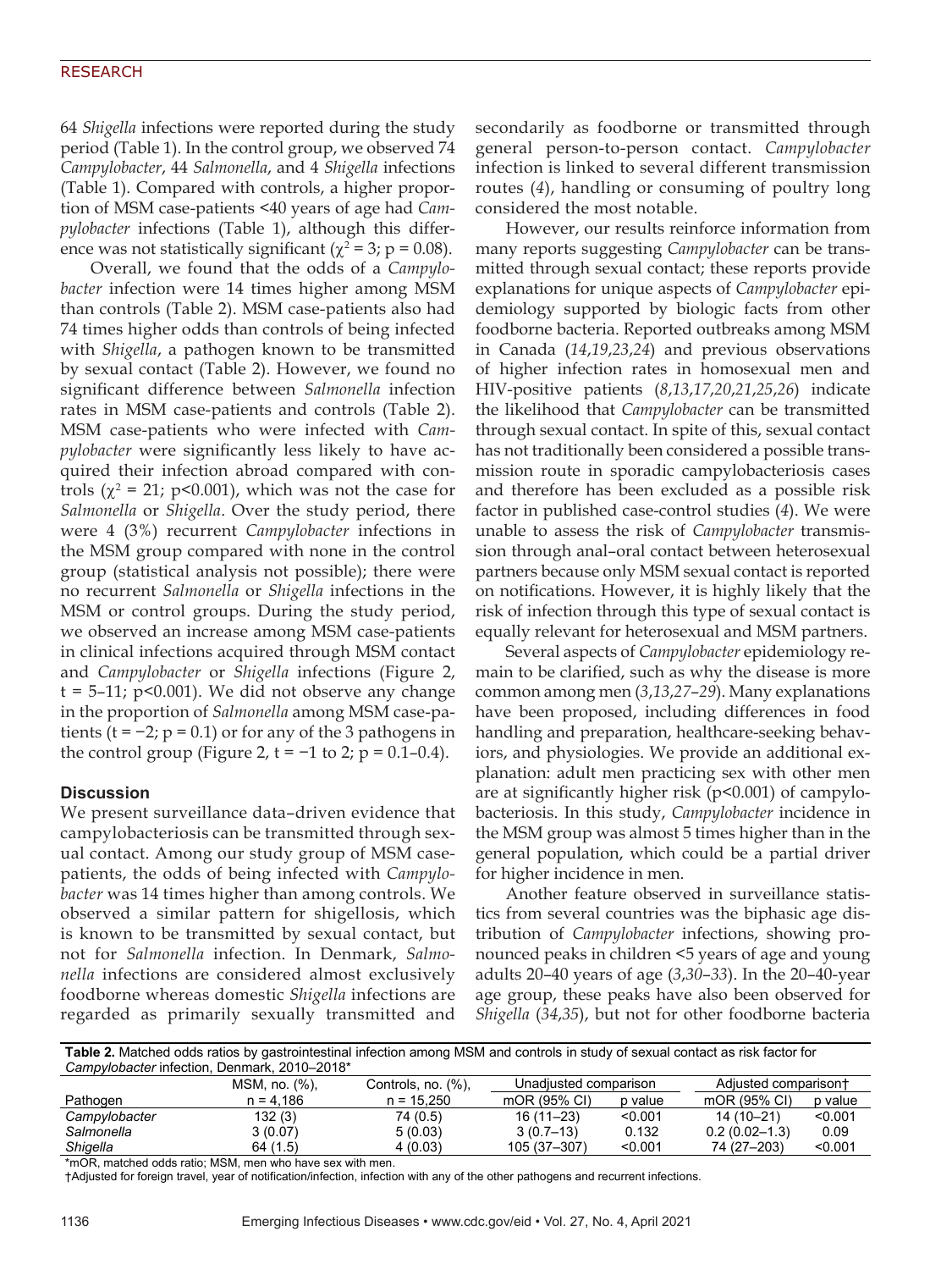**Figure 2.** Percentages of clinical notifications of infections acquired through MSM contact (notifiable infections) and *Campylobacter*, *Salmonella*, and *Shigella* infections reported among MSM and controls in study of sexual contact as risk factor for *Campylobacter* infection, Denmark, 2010–2018. MSM were men  $\geq$ 18 years of age notified of any infectious disease acquired through sexual contact with another man. Controls were men >18 years randomly selected from the Denmark population



register. MSM and controls <18 years of age or who did not have a valid national civil registration number were excluded from the study. MSM, men who have sex with men.

such as *Salmonella*. These findings have been explained by the secondary weaning phase, meaning that young adults away from home are less aware of proper hygiene practices, secondary infections from caring for young children at home, or hormonal and behavioral factors. When comparing different age groups, we saw higher *Campylobacter* infection rates in MSM <40 years of age compared with controls, although this difference was not statistically significant because of the small sample size. On the basis of our results, we suggest that, in countries with a clear biphasic *Campylobacter* age distribution, some of the high infection frequency among young adults might be explained by sexual transmission among persons in this very sexually active age group.

Bacterial pathogens can be transmitted through fecal–oral contact during sex, either directly, through anal–oral contact or anal–penile–oral contact, or indirectly, such as through the use of sex toys or fingers. In 1974, sexual contact was recognized as a risk factor for infection with *Shigella* spp. (*11*), and such contact is now widely acknowledged as one of the most important transmission routes for shigellosis. The probability of infection with a foodborne bacterium from fecal–oral contact is directly related to the infectious dose. For *Shigella* spp. this dose can be as low as 10– 1,000 organisms, and for *Campylobacter*, 500–10,000 organisms (*36*). The infectious dose for *Salmonella* spp. varies (*37*) but might be as high as 1 million bacterial cells. Pathogens with a low infectious dose are easier to transmit from person to person, including through sexual contact; on the basis of our findings, we tentatively propose that this might be the case for *Shigella* and *Campylobacter*, but not *Salmonella*.

In Denmark and the rest of Europe, campylobacteriosis and shigellosis are often acquired abroad; 30%–50% of infections are reported as travel related (*3*,*33*). This possibility was reflected in our control group, but *Campylobacter* infections among MSM were significantly less likely to have been travel related (p<0.001). Assuming that many *Campylobacter* and *Shigella* cases in the MSM group have been acquired by sexual contact, this domestic pattern is not surprising because MSM contact is most commonly not a holiday experience and infection is more likely to happen at home.

During the study period, there was a significant (p<0.001) increase in the proportion of MSM case-patients infected with *Shigella* or *Campylobacter*, but not with *Salmonella*; we found no increase in the control group. Incidence of campylobacteriosis in Denmark has increased recently (*3*), reflecting a combination of actual increases in cases of the disease, changes in diagnostic techniques, and improved electronic notification. During the study period, laboratory diagnosis of gastrointestinal pathogens has transitioned from culturing to more sensitive PCR testing of feces. This change could explain some of the increase in recorded *Shigella* and *Campylobacter* infections; however, similar increases would be expected for *Salmonella* and for the number of infections in the control group. An increasing trend over time would also be observed if there had been larger outbreaks of *Shigella* and *Campylobacter* among MSM case-patients later in the study period, but only 1 outbreak of shigellosis was reported, and none of campylobacteriosis among MSM during this time (*38*). The most likely explanation for the observed increase in *Shigella* and *Campy-*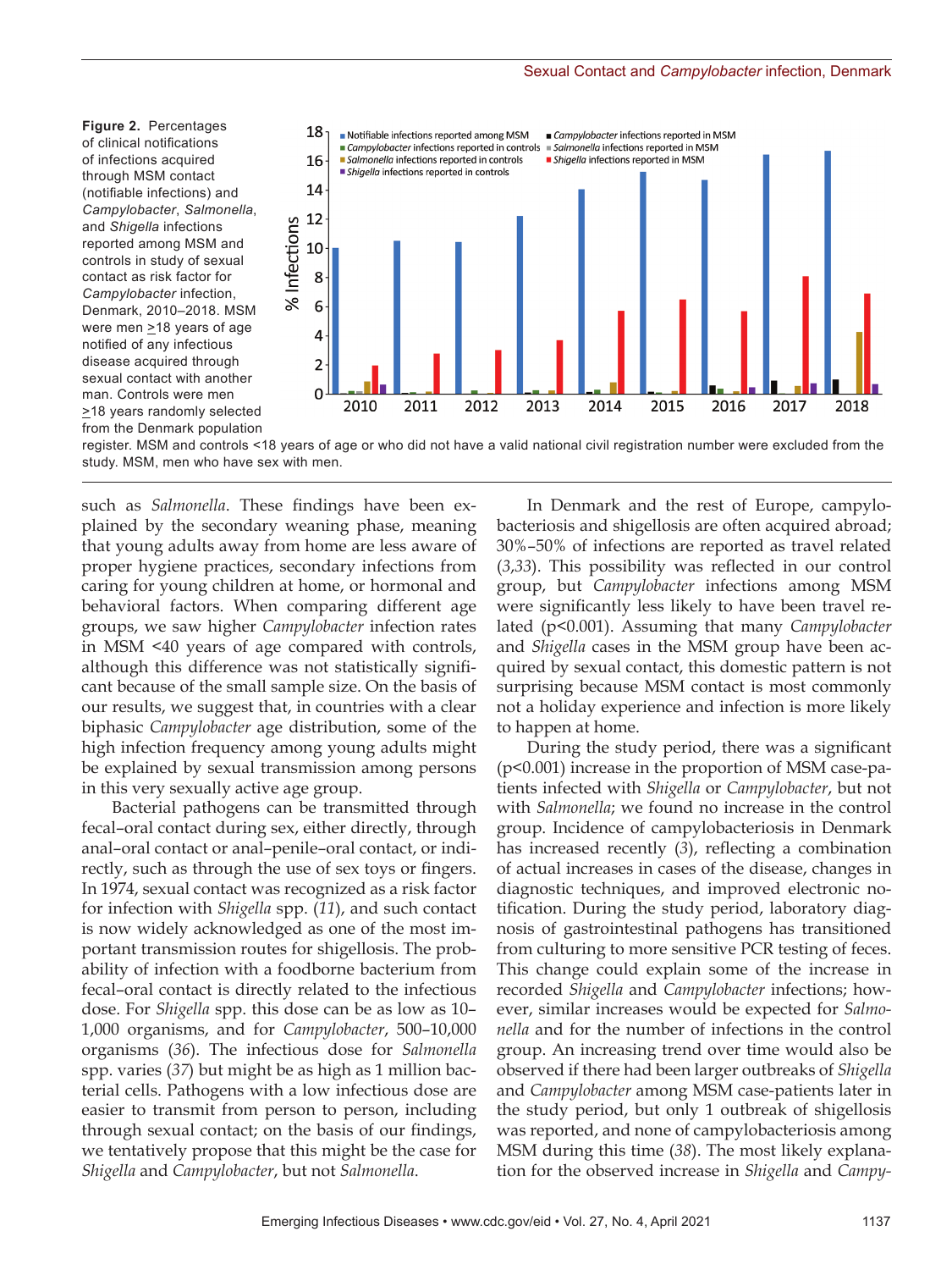#### RESEARCH

*lobacter* among MSM case-patients is the concurrent increase in the proportion of infections transmitted through MSM contact reported to SSI. More extensive reporting has increased the amount of data available in the electronic databases, in turn increasing the likelihood of discovering infections in the MSM group.

Our study had 2 major strengths: use of routinely collected high-quality national surveillance data for our analyses and results supported by biologic evidence and demographic information, such as the infectious doses and the low level of travel-related infections in the MSM group that explain some of the unique characteristics of *Campylobacter* transmission. The first limitation is that, although clinical notifications of diseases in Denmark can include MSM contact as possibly associated with the circumstances of the infection, such inclusions are based on patient statements, and only HIV, syphilis, gonorrhea, and hepatitis infections must be reported. Therefore, the MSM population group probably did not include all men with an infection acquired through MSM contact during the study period. It is also very likely that the control group included some MSM and that some reported *Campylobacter*, *Shigella*, or *Salmonella* infections in the control group were acquired through MSM contact. However, such an underestimation would tend to lower the estimates of association toward 1 and, in fact, approximate the odds ratios to risk ratios. Differences between case-patients and controls concerning how exposure was determined (i.e., from a notification to SSI about infection with an enteric pathogen) could have affected the results. However, because physicians and laboratories in Denmark operate under the same guidelines and procedures and the notification records are uniformly registered, such differences are unlikely to have had an effect.

The results in this study provide a measure of the risk associated with a notifiable infectious disease among a specific group of MSM and not among a general MSM population. However, considering the robust mORs and corresponding CIs combined with published reports about high *Campylobacter* incidence in MSM populations, we believe that our findings can be extrapolated to MSM in general. The case-patient group might overrepresent risk-taking persons more likely to practice unsafe sex, and if that is the case, the increased risk for *Campylobacter* infection through sexual contact would primarily apply to this highrisk group. However, it can also be argued that this risk applies to the wider MSM population because condom use would not eliminate the infection risk associated with several fecal–oral transmission routes. The case-patients we selected might also have a high

frequency of known risk factors, such as use of proton pump inhibitors, certain occupations, or increased contact with animals, that we could not account for in this study.

Another limitation of the data used in our study was the incomplete travel information for persons with reported infections. Travel history was unknown for patients with 25% of *Salmonella*, 55% of *Shigella*, and 57% of *Campylobacter* infections because of incomplete registration and lack of follow-up interviews. This proportion was similar between casepatients and controls. In spite of this, our results still indicated that MSM are less likely to have acquired *Campylobacter* or *Shigella* infections abroad. Also, although our data covered all infections reported as acquired through MSM contact and all confirmed cases of campylobacteriosis, salmonellosis, and shigellosis, these do not account for all cases. Notifications are based on passive surveillance and underestimate the true incidence because persons with infections who do not seek medical attention are not captured (*39*). However, because our system enabled linkage of individual data collected, we believe that these results are as accurate as possible and could be generalized to similar settings. Lack of association between MSM contact and *Salmonella* infection might reflect the true situation or that a larger sample size is needed.

The cycle of transmission through sexual contact among adults contributes substantially to the burden of disease in highly industrialized countries, but likely not in low-middle income settings where limited hygiene and sanitation constitute greater risk factors. Therefore, the external validity of the results in some locations should be considered and we encourage public health agencies in other countries to replicate this study to corroborate the findings. Finally, as we did not directly measure *Campylobacter* infection transmitted through anal-oral contact, the association is speculative and our conclusions are derived from surveillance data analyses in combination with knowledge gained from studies of other bacteria.

Our findings indicate a strong likelihood that *Campylobacter* can be transmitted during sexual contact. Given previous reports of outbreaks and high incidence of *Campylobacter* among MSM, this is not surprising. Combining this theory with high-quality national surveillance data, our results offer additional reasonable explanations for why surveillance statistics from some countries show that adult men are more frequently infected with *Campylobacter* than are women and why *Campylobacter* incidence peaks among young adults. Overall, our findings not only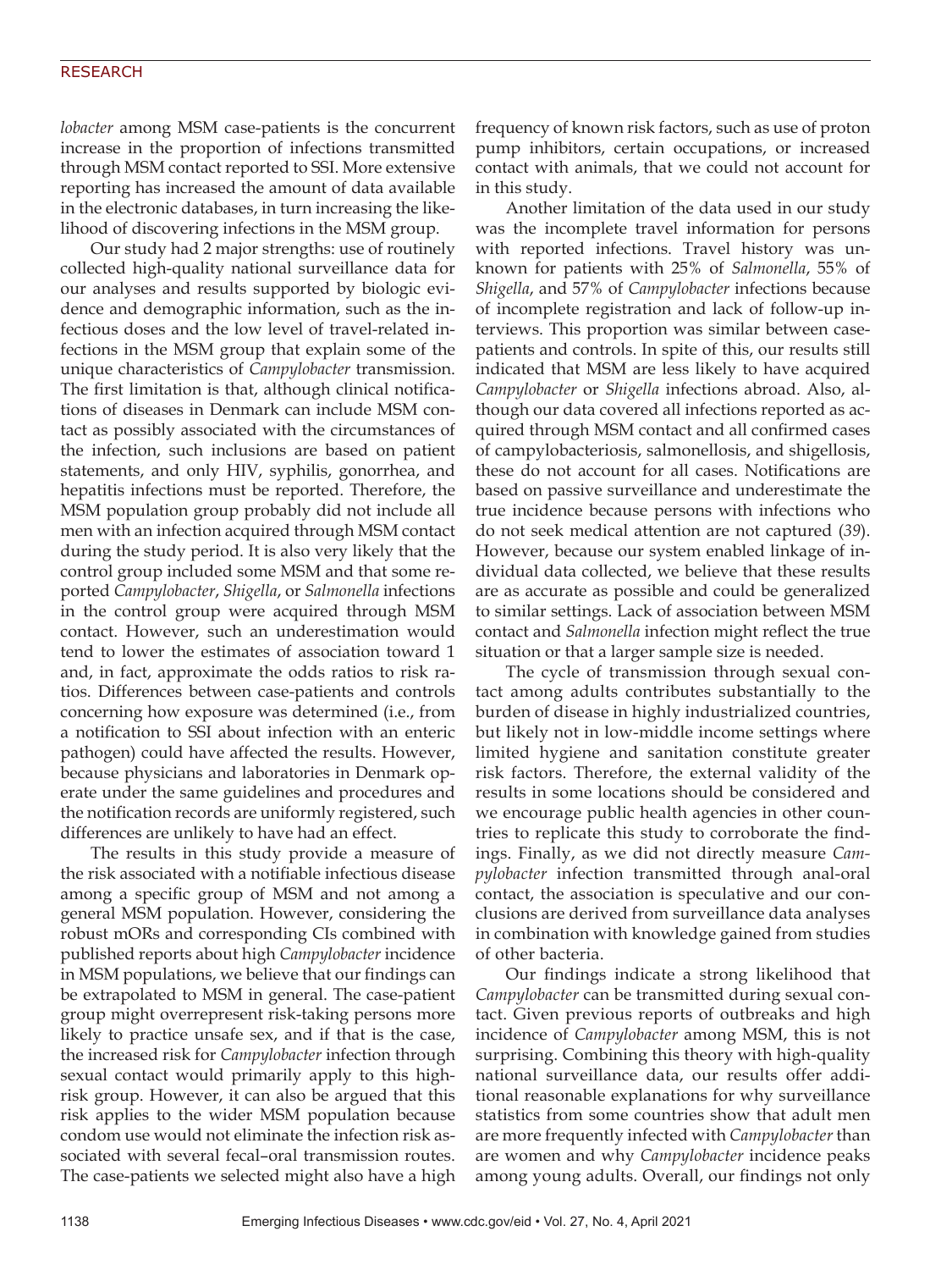address epidemiologic questions but also highlight a need to inform the public about the risk of infection through sexual activity in regions where *Campylobacter* incidence exhibits patterns similar to those in Denmark. These results are primarily applicable to adults in high-income settings in some countries; further studies are warranted among the general MSM population rather than only those with a reported notifiable disease. However, considering the high burden of campylobacteriosis in Europe, the United States, and Australia, incorporating knowledge from these findings into general information campaigns might encourage the use of precautionary measures during sexual contact, which could, in turn, lead to lower infection rates and reduced overall costs to society.

#### **Acknowledgments**

We are grateful to Kåre Mølbak and Tyra Grove Krause for feedback on the study.

#### **About the author**

Dr. Kuhn is a senior infectious disease epidemiologist working as a professor at the University of Oklahoma Health Sciences Center. Her research interests include foodborne and waterborne infections, climate change, and research related to One Health collaborations.

#### **References**

- 1. Kaakoush NO, Castaño-Rodríguez N, Mitchell HM, Man SM. Global epidemiology of *Campylobacter* infection. Clin Microbiol Rev. 2015;28:687–720. https://doi.org/ 10.1128/CMR.00006-15
- 2. Havelaar AH, Kirk MD, Torgerson PR, Gibb HJ, Hald T, Lake RJ, et al.; World Health Organization Foodborne Disease Burden Epidemiology Reference Group. World Health Organization global estimates and regional comparisons of the burden of foodborne Disease in 2010. PLoS Med. 2015;12:e1001923. https://doi.org/10.1371/ journal.pmed.1001923
- 3. Kuhn KG, Nielsen EM, Mølbak K, Ethelberg S. Epidemiology of campylobacteriosis in Denmark 2000-2015. Zoonoses Public Health. 2018;65:59–66. https://doi.org/10.1111/ zph.12367
- 4. Kuhn KG, Nielsen EM, Mølbak K, Ethelberg S. Determinants of sporadic *Campylobacter* infections in Denmark: a nationwide case-control study among children and young adults. Clin Epidemiol. 2018;10:1695–707. https://doi.org/ 10.2147/CLEP.S177141
- 5. MacDonald E, White R, Mexia R, Bruun T, Kapperud G, Lange H, et al. Risk factors for sporadic domestically acquired *Campylobacter* infections in Norway 2010–2011: a national prospective case-control study. PLoS One. 2015;10:e0139636. https://doi.org/10.1371/journal. pone.0139636
- 6. Mughini Gras L, Smid JH, Wagenaar JA, de Boer AG, Havelaar AH, Friesema IHM, et al. Risk factors for

campylobacteriosis of chicken, ruminant, and environmental origin: a combined case-control and source attribution analysis. PLoS One. 2012;7:e42599. https://doi.org/10.1371/ journal.pone.0042599

- Hansson I, Sandberg M, Habib I, Lowman R, Engvall EO. Knowledge gaps in control of *Campylobacter* for prevention of campylobacteriosis. Transbound Emerg Dis. 2018;65(Suppl 1):30–48. https://doi.org/10.1111/tbed.12870
- 8. Narayan S, Galanis E; BC STEI Group. Are enteric infections sexually transmitted in British Columbia? Can Commun Dis Rep. 2016;42:24–9. https://doi.org/10.14745/ ccdr.v42i02a01
- 9. Escobedo AA, Almirall P, Alfonso M, Cimerman S, Chacín-Bonilla L. Sexual transmission of giardiasis: a neglected route of spread? Acta Trop. 2014;132:106–11. https://doi.org/10.1016/j.actatropica.2013.12.025
- 10. Fletcher SM, Stark D, Harkness J, Ellis J. Enteric protozoa in the developed world: a public health perspective. Clin Microbiol Rev. 2012;25:420–49. https://doi.org/10.1128/ CMR.05038-11
- 11. Tauxe RV, McDonald RC, Hargrett-Bean N, Blake PA. The persistence of *Shigella flexneri* in the United States: increasing role of adult males. Am J Public Health. 1988;78:1432–5. https://doi.org/10.2105/AJPH.78.11.1432
- 12. Mildvan D, Gelb AM, William D. Venereal transmission of enteric pathogens in male homosexuals. Two case reports. JAMA. 1977;238:1387–9. https://doi.org/10.1001/ jama.1977.03280140065022
- 13. Mook P, Gardiner D, Kanagarajah S, Kerac M, Hughes G, Field N, et al. Use of gender distribution in routine surveillance data to detect potential transmission of gastrointestinal infections among men who have sex with men in England. Epidemiol Infect. 2018;146:1468–77. https://doi.org/10.1017/S0950268818001681
- 14. Marchand-Senécal X, Bekal S, Pilon PA, Sylvestre J-L, Gaudreau C. *Campylobacter fetus* cluster among men who have sex with men, Montreal, Quebec, Canada, 2014–2016. Clin Infect Dis. 2017;65:1751–3. https://doi.org/10.1093/ cid/cix610
- 15. Gaudreau C, Rodrigues-Coutlée S, Pilon PA, Coutlée F, Bekal S. Long-lasting outbreak of erythromycin- and ciprofloxacin-resistant *Campylobacter jejuni* subspecies *jejuni* from 2003 to 2013 in men who have sex with men, Quebec, Canada. Clin Infect Dis. 2015;61:1549–52. https://doi.org/10.1093/cid/civ570
- 16. Allos BM, Allos BM. *Campylobacter jejuni* infections: update on emerging issues and trends. Clin Infect Dis. 2001;32: 1201–6. https://doi.org/10.1086/319760
- 17. Sorvillo FJ, Lieb LE, Waterman SH. Incidence of campylobacteriosis among patients with AIDS in Los Angeles County. J Acquir Immune Defic Syndr (1988). 1991;4:598–602.
- 18. Quinn TC, Goodell SE, Fennell C, Wang SP, Schuffler MD, Holmes KK, et al. Infections with *Campylobacter jejuni* and *Campylobacter*-like organisms in homosexual men. Ann Intern Med. 1984;101:187–92. https://doi.org/10.7326/0003-4819- 101-2-187
- 19. Gaudreau C, Michaud S. Cluster of erythromycin- and ciprofloxacin-resistant *Campylobacter jejuni* subsp. *jejuni* from 1999 to 2001 in men who have sex with men, Québec, Canada. Clin Infect Dis. 2003;37:131–6. https://doi.org/10.1086/375221
- 20. Newman KL, Newman GS, Cybulski RJ, Fang FC. Gastroenteritis in men who have sex with men in Seattle, Washington, 2017–2018. Clin Infect Dis. 2020;71:17. https://doi.org/10.1093/cid/ciz783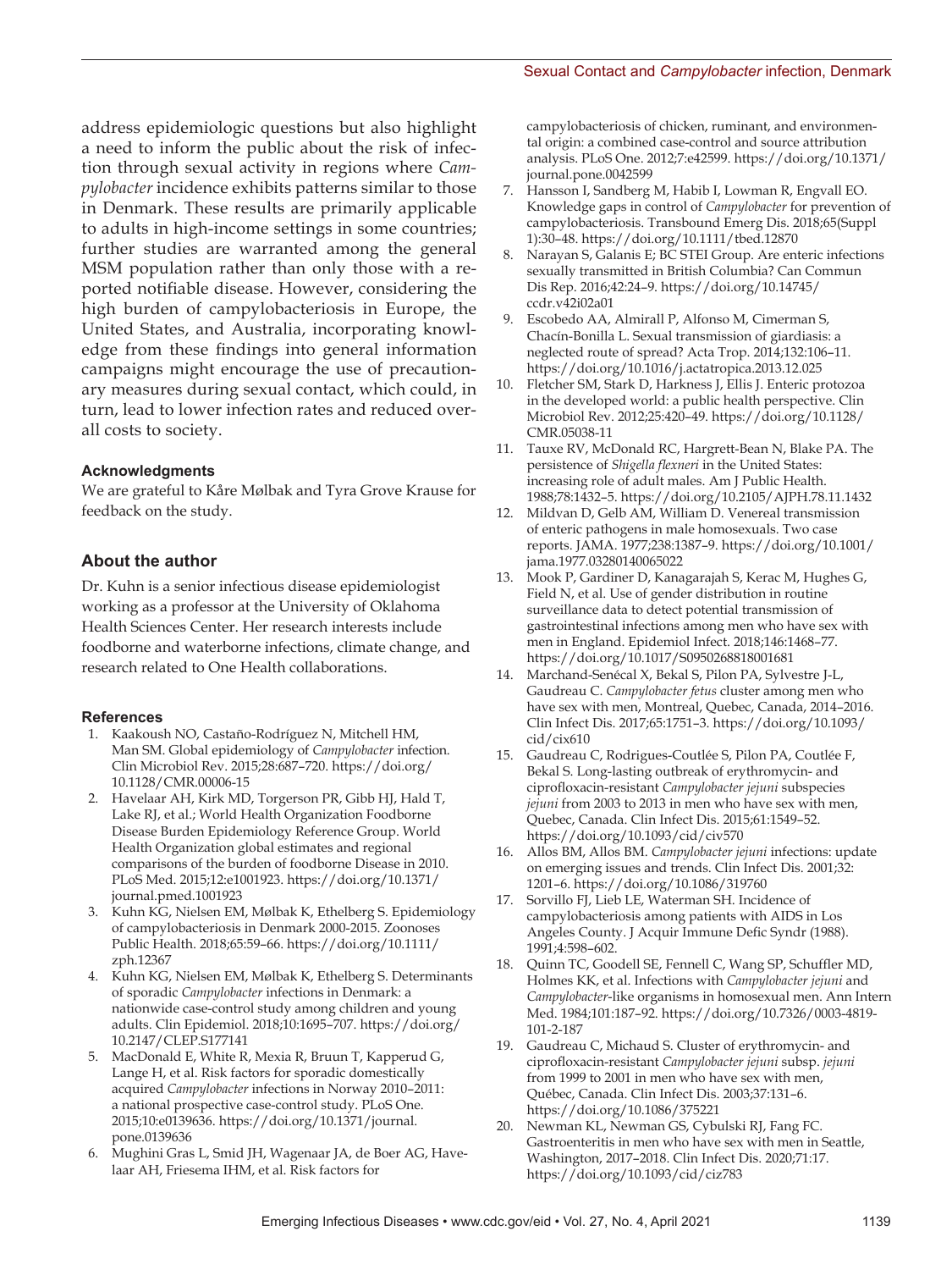## RESEARCH

- 21. Gerninger AL, Addetia A, Starr K, Cybulski RJ, Stewart MK, Salipante SJ, et al. International spread of multidrugresistant *Campylobacter coli* in men who have sex with men in Washington state and Quebec, 2015–2018. Clin Infect Dis. 2020;71:29. https://doi.org/10.1093/cid/ciz1060
- 22. Pedersen CB. The Danish Civil Registration System. Scand J Public Health. 2011;39(7 Suppl):22–5. https://doi.org/10.1177/1403494810387965
- 23. Gaudreau C, Pilon PA, Sylvestre J-L, Boucher F, Bekal S. Multidrug-resistant *Campylobacter coli* in men who have sex with men, Quebec, Canada, 2015. Emerg Infect Dis. 2016;22:1661–3. https://doi.org/10.3201/eid2209.151695
- 24. Gaudreau C, Helferty M, Sylvestre J-L, Allard R, Pilon PA, Poisson M, et al. *Campylobacter coli* outbreak in men who have sex with men, Quebec, Canada, 2010–2011. Emerg Infect Dis. 2013;19:764–7. https://doi.org/10.3201/eid1905.121344
- 25. Hughes G, Silalang P, Were J, Patel H, Childs T, Alexander S, et al. Prevalence and characteristics of gastrointestinal infections in men who have sex with men diagnosed with rectal chlamydia infection in the UK: an 'unlinked anonymous' cross-sectional study. Sex Transm Infect. 2018;94:518–21. https://doi.org/10.1136/sextrans-2016-053057
- 26. Larsen IK, Gradel KO, Helms M, Hornstrup MK, Jürgens G, Mens H, et al. Non-typhoidal *Salmonella* and *Campylobacter* infections among HIV-positive patients in Denmark. Scand J Infect Dis. 2011;43:3–7. https://doi.org/10.3109/00365548.20 10.517780
- 27. Walter F, Ott JJ, Claus H, Krause G. Sex- and age patterns in incidence of infectious diseases in Germany: analyses of surveillance records over a 13-year period (2001–2013). Epidemiol Infect. 2018;146:372–8. https://doi.org/10.1017/ S0950268817002771
- 28. Moffatt CRM, Glass K, Stafford R, D'Este C, Kirk MD. The campylobacteriosis conundrum – examining the incidence of infection with *Campylobacter* sp. in Australia, 1998–2013. Epidemiol Infect. 2017;145:839–47. https://doi.org/10.1017/ S0950268816002909
- 29. Strachan NJC, Watson RO, Novik V, Hofreuter D, Ogden ID, Galán JE. Sexual dimorphism in campylobacteriosis. Epidemiol Infect. 2008;136:1492–5. https://doi.org/10.1017/ S0950268807009934
- 30. Gillespie IA, O'Brien SJ, Penman C, Tompkins D, Cowden J, Humphrey TJ. Demographic determinants for *Campylobacter* infection in England and Wales: implications for future epidemiological studies. Epidemiol Infect. 2008;136:1717–25. https://doi.org/10.1017/S0950268808000319
- 31. Schielke A, Rosner BM, Stark K. Epidemiology of campylobacteriosis in Germany—insights from 10 years of surveillance. BMC Infect Dis. 2014;14:30. https://doi.org/ 10.1186/1471-2334-14-30
- 32. Geissler AL, Bustos Carrillo F, Swanson K, Patrick ME, Fullerton KE, Bennett C, et al. Increasing *Campylobacter* infections, outbreaks, and antimicrobial resistance in the United States, 2004–2012. Clin Infect Dis. 2017;65:1624–31. https://doi.org/10.1093/cid/cix624
- 33. Nichols GL, Richardson JF, Sheppard SK, Lane C, Sarran C. *Campylobacter* epidemiology: a descriptive study reviewing 1 million cases in England and Wales between 1989 and 2011. BMJ Open. 2012;2:e001179. https://doi.org/10.1136/ bmjopen-2012-001179
- 34. Haley CC, Ong KL, Hedberg K, Cieslak PR, Scallan E, Marcus R, et al. Risk factors for sporadic shigellosis, FoodNet 2005. Foodborne Pathog Dis. 2010;7:741–7. https://doi.org/10.1089/fpd.2009.0448
- 35. European Centre for Disease Prevention and Control. Shigellosis—annual epidemiological report 2016 (2014 data). Stockholm: The Centre; 2016 [cited 2019 May 3]. http://ecdc.europa.eu/en/publications-data/shigellosisannual-epidemiological-report-2016-2014-data
- 36. Kothary MH, Babu US. Infective dose of foodborne pathogens in volunteers: a review. J Food Saf. 2001;21:49–68. https://doi.org/10.1111/j.1745-4565.2001.tb00307.x
- 37. Blaser MJ, Newman LS. A review of human salmonellosis: I. infective dose. Rev Infect Dis. 1982;4:1096–106. https://doi.org/10.1093/clinids/4.6.1096
- 38. Statens Serum Institut. Epi-News: week 48—2017. Shigellose 2014–2016. Copenhagen: Statens Serum Institut [cited 2021 Jan 1]. https://www.ssi.dk/Aktuelt/Nyhedsbreve/ EPI-NYT/2017/Uge%2048%20-%202017
- 39. Haagsma JA, Geenen PL, Ethelberg S, Fetsch A, Hansdotter F, Jansen A, et al.; Med-Vet-Net Working Group. Community incidence of pathogen-specific gastroenteritis: reconstructing the surveillance pyramid for seven pathogens in seven European Union member states. Epidemiol Infect. 2013;141:1625–39. https://doi.org/ 10.1017/S0950268812002166

Address for correspondence: Katrin Gaardbo Kuhn, Hudson College of Public Health, University of Oklahoma Health Sciences Center, 801 NE 13th St, Oklahoma City, OK 73104, USA; email: katrin-kuhn@ouhsc.edu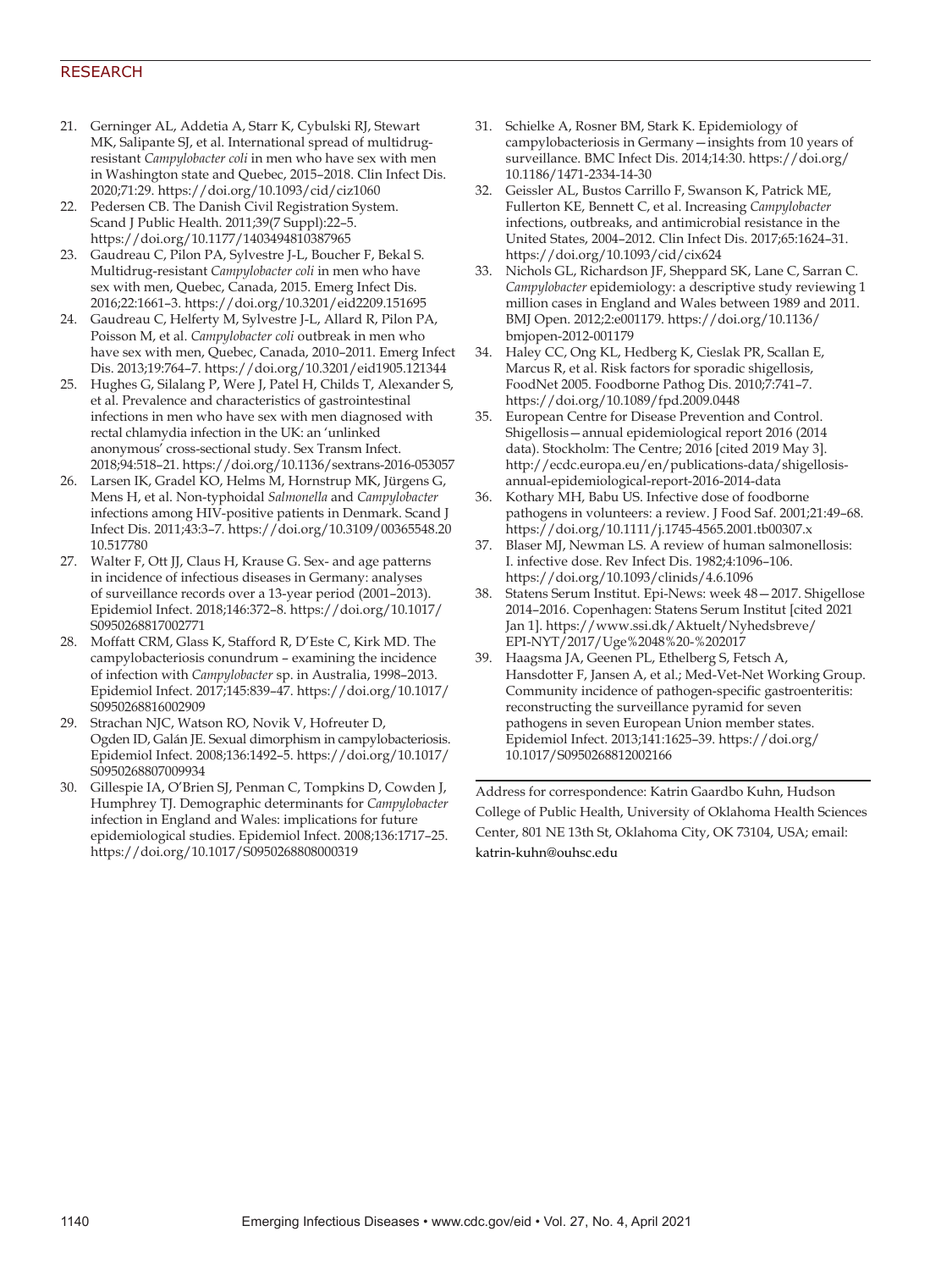Article DOI:<https://doi.org/10.3201/eid2704.202337>

# Sexual Contact as Risk Factor for *Campylobacter* Infection, Denmark

# **Appendix**

**List of notifiable infectious diseases that must be reported through clinical notifications to Statens Serum Institut in Denmark (as of January 2021)**

AIDS Anthrax Botulism Carbapenemase-producing organisms Creutzfeldt-Jacobs disease Diphtheria Avian influenza in humans Hepatitis A (acute), B (acute), B (chronic), C (acute), C (chronic) Hemolytic uremic syndrome Haemorrhagic fever (Lassa, Marburg, Ebola) Cholera Congenital rubella Smallpox Legionella pneumonia Leprosy Leptospirosis Meningococcal disease